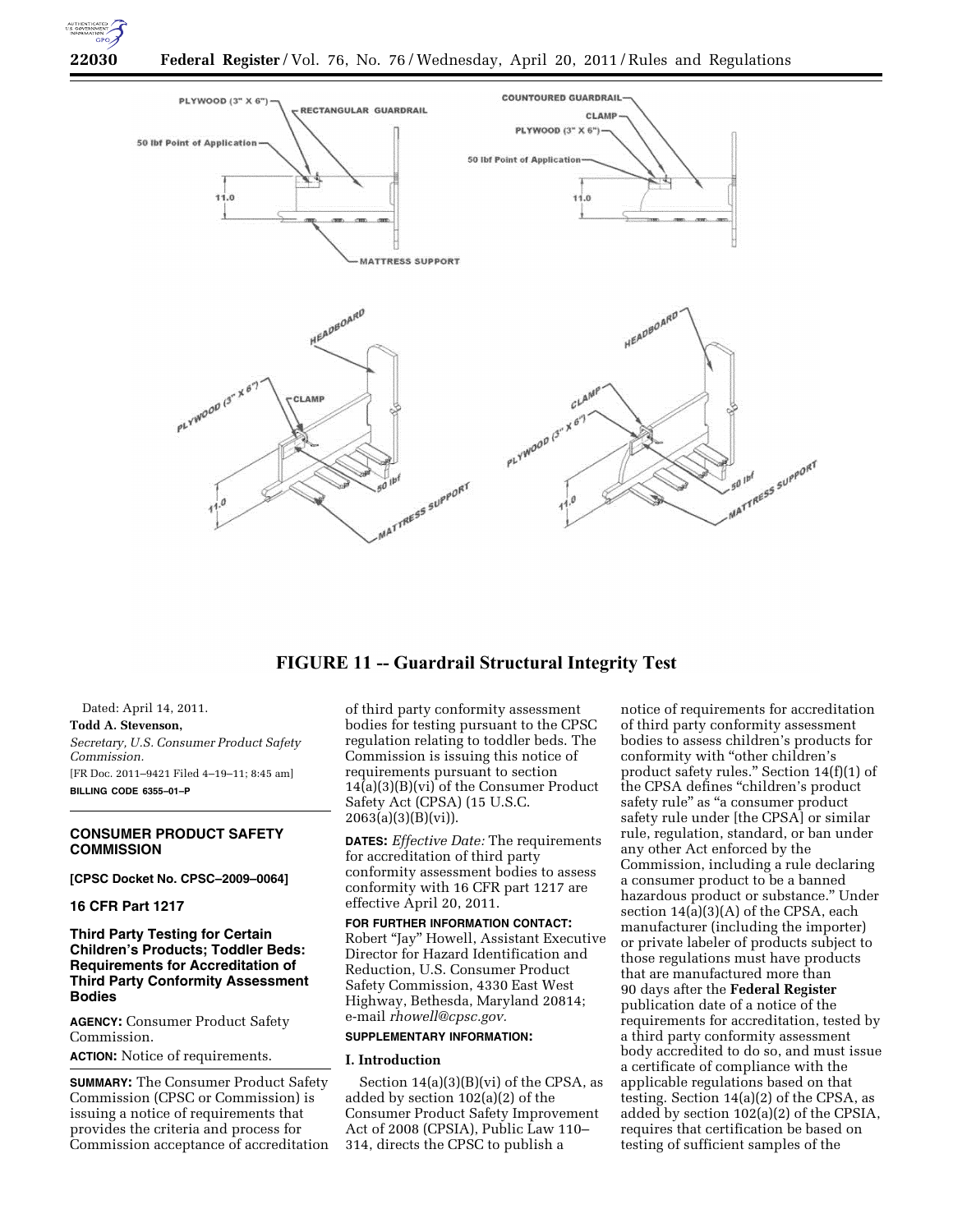product, or samples that are identical in all material respects to the product. The Commission also emphasizes that, irrespective of certification, the product in question must comply with applicable CPSC requirements (*see, e.g.,*  section 14(h) of the CPSA, as added by section 102(b) of the CPSIA).

This notice provides the criteria and process for Commission acceptance of accreditation of third party conformity assessment bodies for testing pursuant to the safety standard for toddler beds, which appears elsewhere in this issue of the **Federal Register**. The standard for toddler beds will be codified at 16 CFR part 1217. The standard contains the test methods that conformity assessment bodies will use to assess toddler beds. The Commission is recognizing limited circumstances in which it will accept certifications based on product testing conducted before the toddler bed standard becomes effective in six months. The details regarding those limited circumstances can be found in part IV of this document below.

Although section 14(a)(3)(B)(vi) of the CPSA directs the CPSC to publish a notice of requirements for accreditation of third party conformity assessment bodies to assess conformity with ''all other children's product safety rules,'' this notice of requirements is limited to the regulation identified immediately above.

The CPSC also recognizes that section 14(a)(3)(B)(vi) of the CPSA is captioned: ''All Other Children's Product Safety Rules,'' but the body of the statutory requirement refers only to ''other children's product safety rules.'' Nevertheless, section 14(a)(3)(B)(vi) of the CPSA could be construed to require a notice of requirements for "all" other children's product safety rules, rather than as a notice of requirements for "some" or "certain" children's product safety rules. However, whether a particular rule represents a ''children's product safety rule'' may be subject to interpretation, and Commission staff is continuing to evaluate which rules, regulations, standards, or bans constitute ''children's product safety rules.'' The CPSC intends to issue additional notices of requirements for other rules that the Commission determines to be ''children's product safety rules.''

This notice of requirements applies to all third party conformity assessment bodies as described in section 14(f)(2) of the CPSA. Generally speaking, such third party conformity assessment bodies are: (1) Third party conformity assessment bodies that are not owned, managed, or controlled by a manufacturer or private labeler of a

children's product to be tested by the third party conformity assessment body for certification purposes; (2) "firewalled" conformity assessment bodies (those that are owned, managed, or controlled by a manufacturer or private labeler of a children's product to be tested by the third party conformity assessment body for certification purposes and that seek accreditation under the additional statutory criteria for ''firewalled'' conformity assessment bodies); and (3) third party conformity assessment bodies owned or controlled, in whole or in part, by a government.

The Commission requires baseline accreditation of each category of third party conformity assessment body to the International Organization for Standardization (ISO)/International Electrotechnical Commission (IEC) Standard 17025:2005, ''*General Requirements for the Competence of Testing and Calibration Laboratories.*'' The accreditation must be by an accreditation body that is a signatory to the International Laboratory Accreditation Cooperation—Mutual Recognition Arrangement (ILAC–MRA), and the scope of the accreditation must include testing for any of the test methods identified earlier in part I of this document for which the third party conformity assessment body seeks to be accredited.

(A description of the history and content of the ILAC–MRA approach and of the requirements of the ISO/IEC 17025:2005 laboratory accreditation standard is provided in the CPSC staff briefing memorandum, ''Third Party Conformity Assessment Body Accreditation Requirements for Testing Compliance With 16 CFR Part 1501 (Small Parts Regulations),'' dated November 2008, and available on the CPSC's Web site at *[http://www.cpsc.gov/](http://www.cpsc.gov/library/foia/foia09/brief/smallparts.pdf)  [library/foia/foia09/brief/smallparts.pdf.](http://www.cpsc.gov/library/foia/foia09/brief/smallparts.pdf)*)

The Commission has established an electronic accreditation registration and listing system that can be accessed via its Web site at *[http://www.cpsc.gov/](http://www.cpsc.gov/about/cpsia/labaccred.html) [about/cpsia/labaccred.html.](http://www.cpsc.gov/about/cpsia/labaccred.html)* 

As stated in part I of this document, the Commission, elsewhere in this issue of the **Federal Register**, is issuing a new standard for toddler beds that will be codified at 16 CFR part 1217. This notice of requirements is effective on April 20, 2011. The final rule announcing the Safety Standard for Toddler Beds is effective on October 20, 2011. The effect of these twin publications is that each manufacturer (including the importer) or private labeler of a product subject to 16 CFR part 1217 must have any such product manufactured on or after October 20, 2011, tested by a third party conformity

assessment body accredited to do so and must issue a certificate of compliance with 16 CFR part 1217 based on that testing.

This notice of requirements is exempt from the notice and comment rulemaking requirements of the Administrative Procedure Act, 5 U.S.C. 553 (*see* section 14(a)(3)(G) of the CPSA, as added by section 102(a)(2) of the CPSIA (15 U.S.C. 2063(a)(3)(G))).

#### **II. Accreditation Requirements**

*A. Baseline Third Party Conformity Assessment Body Accreditation Requirements* 

For a third party conformity assessment body to be accredited to test children's products for conformity with the test methods identified earlier in part I of this document, it must be accredited by an ILAC–MRA signatory accrediting body, and the accreditation must be registered with, and accepted by, the Commission. A listing of ILAC– MRA signatory accrediting bodies is available on the Internet at *[http://](http://ilac.org/membersbycategory.html) [ilac.org/membersbycategory.html.](http://ilac.org/membersbycategory.html)* The accreditation must be to ISO Standard ISO/IEC 17025:2005, ''General Requirements for the Competence of Testing and Calibration Laboratories,'' and the scope of the accreditation must expressly include testing to the test method for toddler beds included in 16 CFR part 1217, Safety Standard for Toddler Beds. A true copy, in English, of the accreditation and scope documents demonstrating compliance with these requirements must be registered with the Commission electronically. The additional requirements for accreditation of firewalled and governmental conformity assessment bodies are described in parts II.B and II.C of this document below.

The Commission will maintain on its Web site an up-to-date listing of third party conformity assessment bodies whose accreditations it has accepted and the scope of each accreditation. Once the Commission adds a third party conformity assessment body to that list, the third party conformity assessment body may commence testing of toddler beds to support certification by the manufacturer or private labeler of compliance with the test methods identified earlier in part I of this document.

### *B. Additional Accreditation Requirements for Firewalled Conformity Assessment Bodies*

In addition to the baseline accreditation requirements in part II.A of this document, firewalled conformity assessment bodies seeking accredited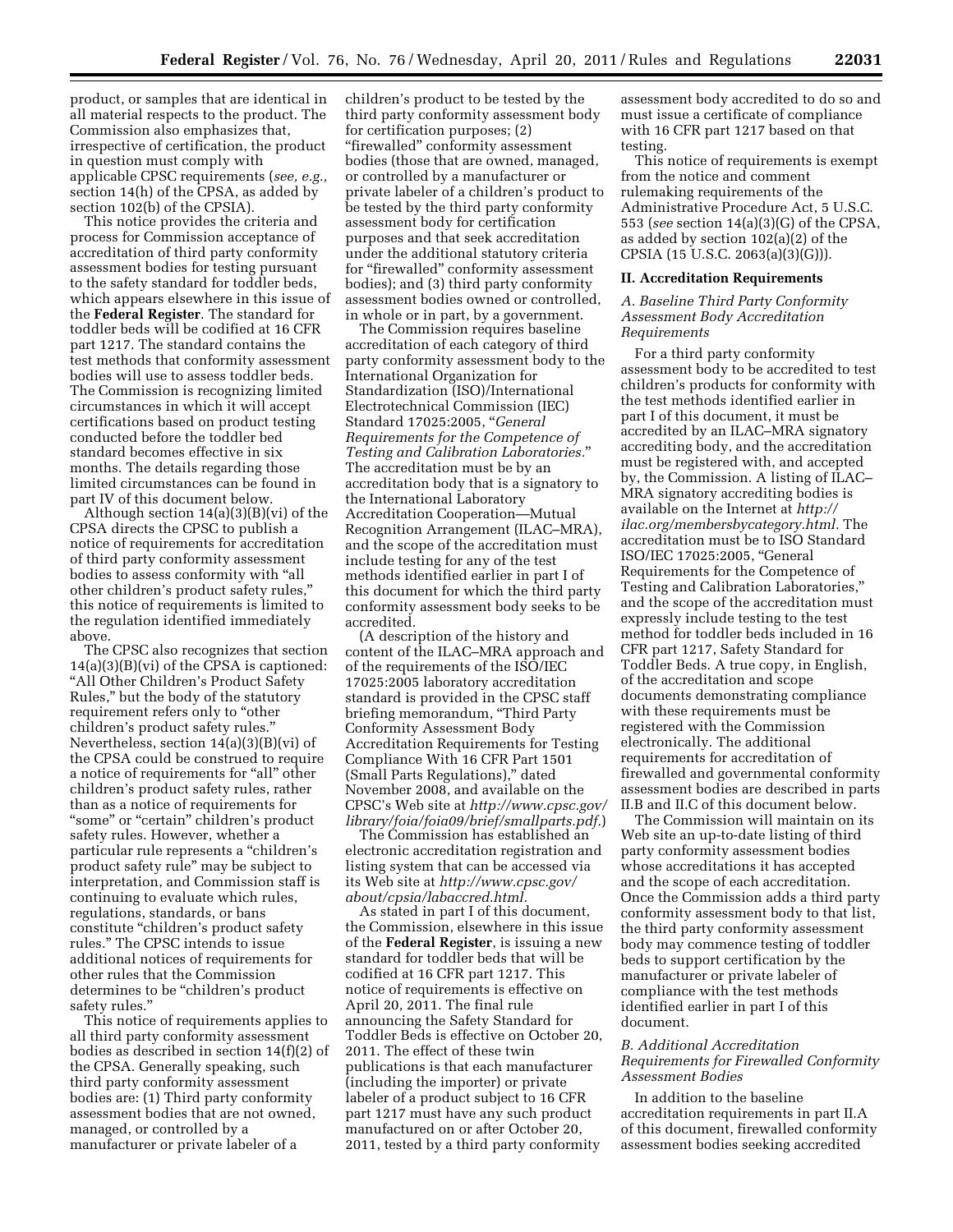status must submit to the Commission copies, in English, of their training documents showing how employees are trained to notify the Commission immediately and confidentially of any attempt by the manufacturer, private labeler, or other interested party to hide or exert undue influence over the third party conformity assessment body's test results. This additional requirement applies to any third party conformity assessment body in which a manufacturer or private labeler of a children's product to be tested by the third party conformity assessment body owns an interest of 10 percent or more. While the Commission is not addressing common parentage of a third party conformity assessment body and a children's product manufacturer at this time, it will be vigilant to determine whether this issue needs to be addressed in the future.

As required by section 14(f)(2)(D) of the CPSA, the Commission must formally accept, by order, the accreditation application of a third party conformity assessment body before the third party conformity assessment body can become an accredited firewalled conformity assessment body. The Commission's order must also find that accrediting the firewalled conformity assessment body would provide equal or greater consumer safety protection than the manufacturer's or private labeler's use of an independent conformity assessment body.

#### *C. Additional Accreditation Requirements for Governmental Conformity Assessment Bodies*

In addition to the baseline accreditation requirements of part II.A of this document above, the CPSIA permits accreditation of a third party conformity assessment body owned or controlled, in whole or in part, by a government if:

• To the extent practicable, manufacturers or private labelers located in any nation are permitted to choose conformity assessment bodies that are not owned or controlled by the government of that nation;

• The third party conformity assessment body's testing results are not subject to undue influence by any other person, including another governmental entity;

• The third party conformity assessment body is not accorded more favorable treatment than other third party conformity assessment bodies in the same nation who have been accredited;

• The third party conformity assessment body's testing results are accorded no greater weight by other

governmental authorities than those of other accredited third party conformity assessment bodies; and

• The third party conformity assessment body does not exercise undue influence over other governmental authorities on matters affecting its operations or on decisions by other governmental authorities controlling distribution of products based on outcomes of the third party conformity assessment body's conformity assessments.

The Commission will accept the accreditation of a governmental third party conformity assessment body if it meets the baseline accreditation requirements of part II.A of this document and meets the additional conditions stated here. To obtain this assurance, CPSC staff will engage the governmental entities relevant to the accreditation request.

#### **III. How does a third party conformity assessment body apply for acceptance of its accreditation?**

The Commission has established an electronic accreditation acceptance and registration system accessed via the Commission's Web site at *[http://](http://www.cpsc.gov/about/cpsia/labaccred.html)  [www.cpsc.gov/about/cpsia/](http://www.cpsc.gov/about/cpsia/labaccred.html) [labaccred.html.](http://www.cpsc.gov/about/cpsia/labaccred.html)* The applicant provides, in English, basic identifying information concerning its location, the type of accreditation it is seeking, and electronic copies of its ILAC–MRA accreditation certificate and scope statement, and firewalled third party conformity assessment body training document(s), if relevant.

Commission staff will review the submission for accuracy and completeness. In the case of baseline third party conformity assessment bodies and government-owned or government-operated conformity assessment bodies, when that review and any necessary discussions with the applicant are completed satisfactorily, the third party conformity assessment body in question is added to the CPSC's list of accredited third party conformity assessment bodies at *[http://](http://www.cpsc.gov/about/cpsia/labaccred.html) [www.cpsc.gov/about/cpsia/](http://www.cpsc.gov/about/cpsia/labaccred.html) [labaccred.html.](http://www.cpsc.gov/about/cpsia/labaccred.html)* In the case of a firewalled conformity assessment body seeking accredited status, when the staff's review is complete, the staff transmits its recommendation on accreditation to the Commission for consideration. (A third party conformity assessment body that ultimately may seek acceptance as a firewalled third party conformity assessment body may initially request acceptance as a third party conformity assessment body accredited for testing of children's products other than those of its owners.) If the Commission accepts a staff recommendation to accredit a firewalled conformity assessment body, the firewalled conformity assessment body then will be added to the CPSC's list of accepted third party conformity assessment bodies. In each case, the Commission will notify the third party conformity assessment body electronically of acceptance of its accreditation. All information to support an accreditation acceptance request must be provided in the English language.

Once the Commission adds a third party conformity assessment body to the list, the third party conformity assessment body then may begin testing of children's products to support certification of compliance with the regulation identified earlier in part I of this document for which it has been accredited.

### **IV. Acceptance of Children's Product Certifications Based on Third Party Conformity Assessment Body Testing to the New Safety Standard for Toddler Beds Prior to Their Effective Date**

Elsewhere in this issue of the **Federal Register**, the Commission is publishing a new safety standard for toddler beds, which will be codified at 16 CFR part 1217. The effect of this notice of requirements and the final rule is that each manufacturer (including the importer) or private labeler of a product subject to 16 CFR part 1217 must have any such product manufactured on or after October 20, 2011, tested by a third party conformity assessment body accredited to do so and must issue a certificate of compliance with 16 CFR part 1217 based on that testing.

To ease the transition to the new standards and avoid a ''bottlenecking'' of products at conformity assessment bodies at or near the effective date of 16 CFR part 1217, the Commission will accept certifications based on testing that occurred prior to the effective date of the new standard in certain prescribed circumstances. However, any such testing must comport with all CPSC requirements, including:

1. The product<sup>1</sup> was tested by a third party conformity assessment body that was ISO/IEC 17025 accredited by a signatory to the ILAC–MRA at the time of the test. For firewalled conformity assessment bodies, the firewalled conformity assessment body must be one that the Commission has accredited by order at or before the time the

<sup>&</sup>lt;sup>1</sup>The CPSIA requires that certification be based on testing of sufficient samples of the product or samples that are identical in all material respects to the product.